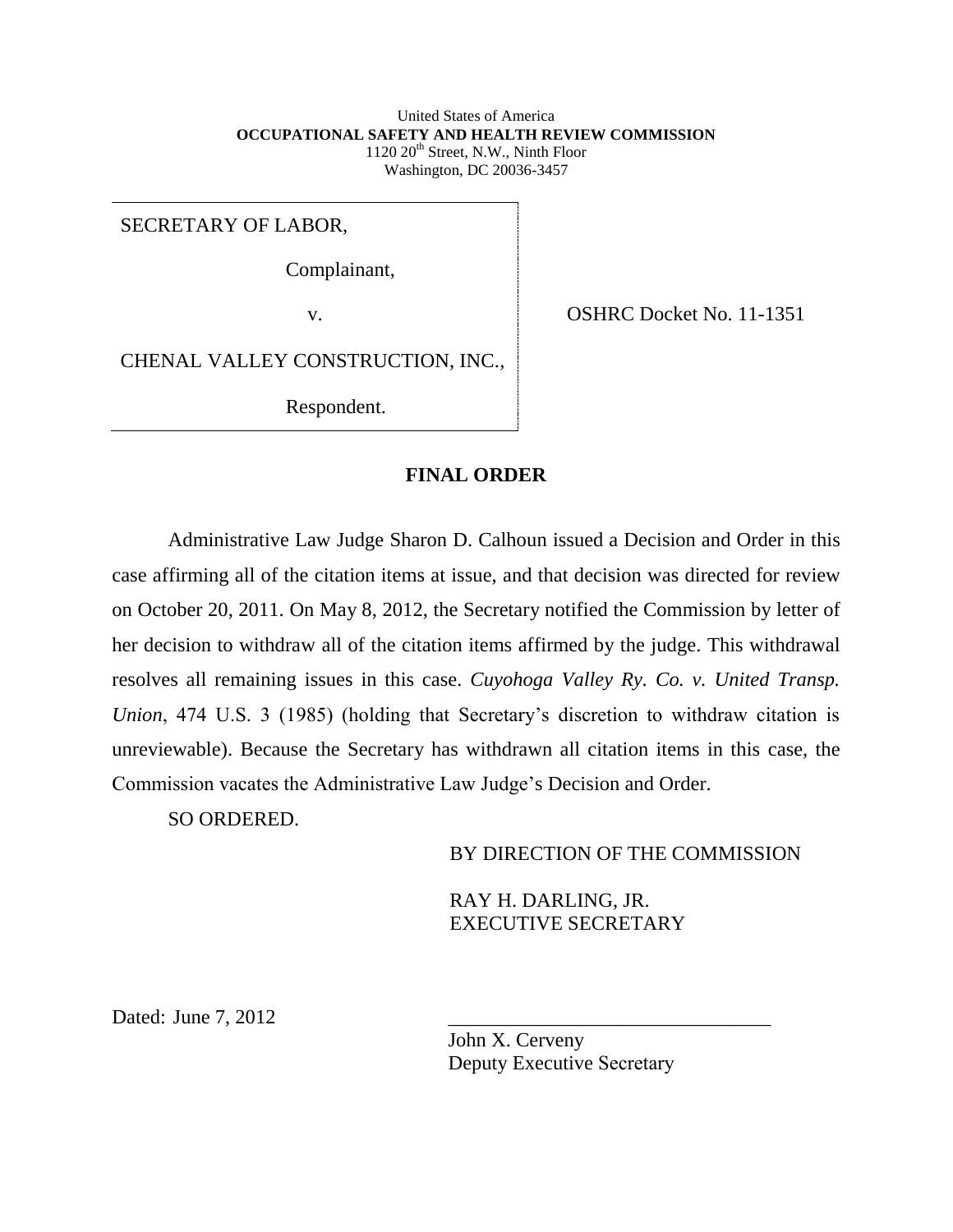## United States of America **OCCUPATIONAL SAFETY AND HEALTH REVIEW COMMISSION**

1924 Building - Room 2R90, 100 Alabama Street, SW Atlanta, Georgia 30303-3104

Secretary of Labor,

Complainant,

v. OSHRC Docket No. 11-1351

Chenal Valley Construction, Inc.,

Respondent.

Appearances:

Lindsay Wofford, Esq., Office of the Solicitor, U. S. Department of Labor, Dallas, Texas For the Complainant

W. D. Walker, Walker Companies Little Rock, Arkansas For the Respondent

Before: Administrative Law Judge Sharon D. Calhoun

## **DECISION AND ORDER**

Chenal Valley Construction, Inc. (Chenal Valley) is a construction company which engages exclusively in residential construction activities. It functions as a general contractor on residential construction sites. On February 17, 2010, Chenal Valley was engaged as a general contractor at a construction site located at 13900 Fern Valley, Little Rock, Arkansas, in a residential area known as the Woodlands Edge subdivision, when Occupational Safety and Health Administration (OSHA) Compliance Officer Michelle Martin initiated an inspection of the construction site. As a result of Martin's inspection, on April 12, 2011, the Secretary issued a Citation and Notification of Penalty to Chenal Valley for five serious items alleging violations of the Occupational Safety and Health Act of 1970 (Act), and proposing penalties in the amount of \$18,600.00. Chenal Valley denies it violated the cited standards and contests the citation and proposed penalties.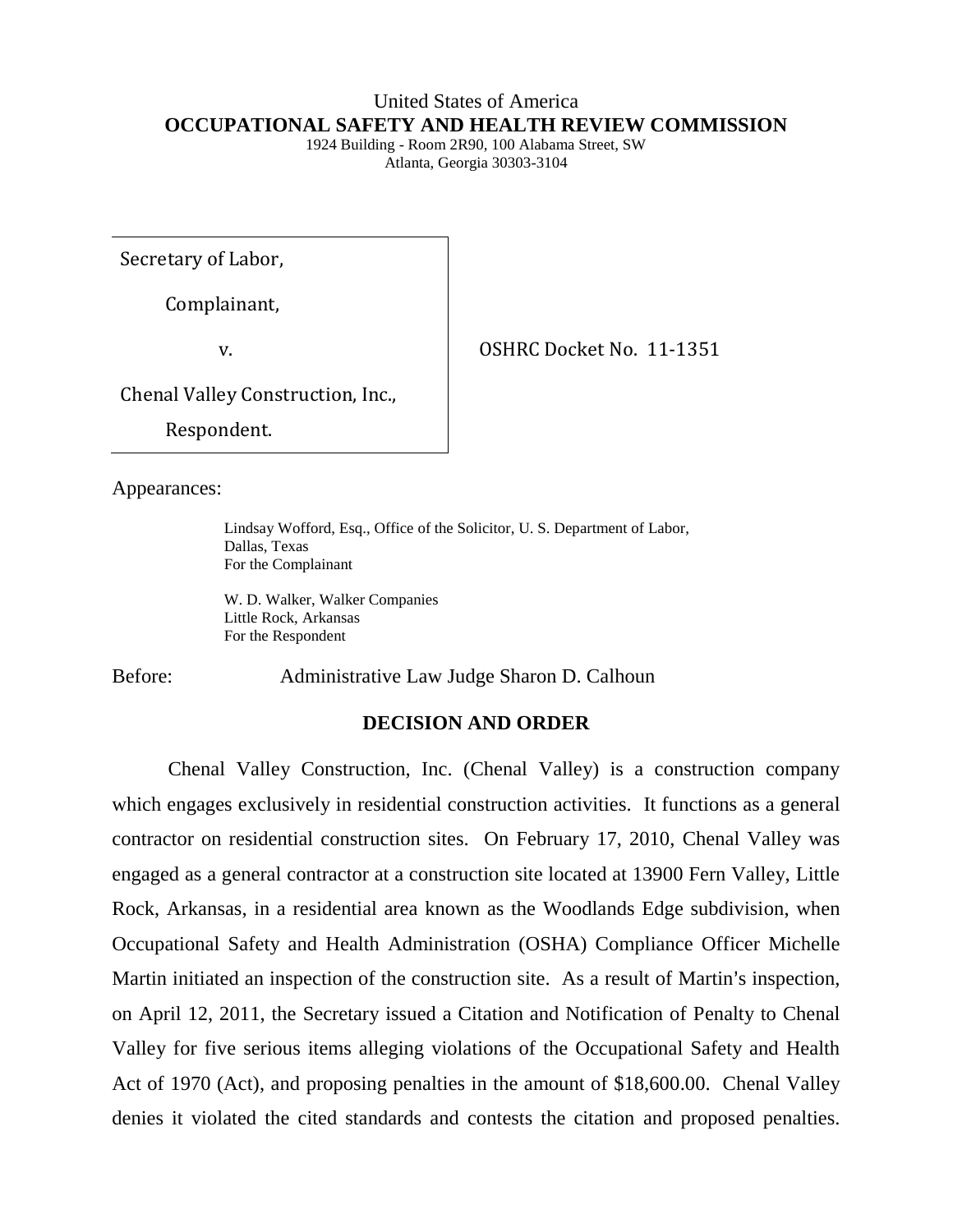Thereafter, this case was designated for the Commission's Simplified Proceedings. A hearing was held before the undersigned on August 1, 2011. Prior to the hearing, the Secretary withdrew items 1 and 4 and the proposed penalties for those items. At issue are items 2, 3 and 5 and proposed penalties in the total amount of \$12,600.00

For the reasons that follow, items 2, 3 and 5 of the citation are affirmed and a penalty of \$1,500.00 is assessed for each item.

## **Stipulations**

At the hearing, the parties announced the following stipulations:

- 1. The inspection which led to the issuance of the citations was conducted pursuant to the Regional Emphasis Program for Region 6 (Tr. 9-10).
- 2. Carlos Reynolds will appear as Chenal Valley's witness without the necessity of a subpoena (Tr. 9).
- 3. Chenal Valley requires its subcontractors to carry liability insurance on their vehicles, liability insurance in the workplace, and workers' compensation insurance (Tr. 259-260).

#### **Jurisdiction**

Chenal Valley denies that at all times relevant to this action it was an employer engaged in a business affecting interstate commerce within the meaning of § 3(5) of the Act, 29 U.S.C. § 652(5). The evidence shows Chenal Valley engages in construction work and has three employees who are officers of the corporation (Tr. 295). It uses vehicles which were not made in the state of Arkansas, as there are no truck manufacturers in the state of Arkansas (Tr. 29. 32). It also has a web page on the internet (Tr. 29-30; Exh. C-2). These facts show that Chenal Valley is in a business affecting interstate commerce. Moreover, construction work is within the class of activities Congress intended to regulate, and thus, an employer engaged in construction activities is in a business affecting commerce. *Clarence M. Jones d/b/a C. Jones Co.,* 11 BNA OSHC 1529 (No. 77-3676, 1983). Construction work *per se* affects interstate commerce because there is an interstate market in construction materials and services. *Clarence M.*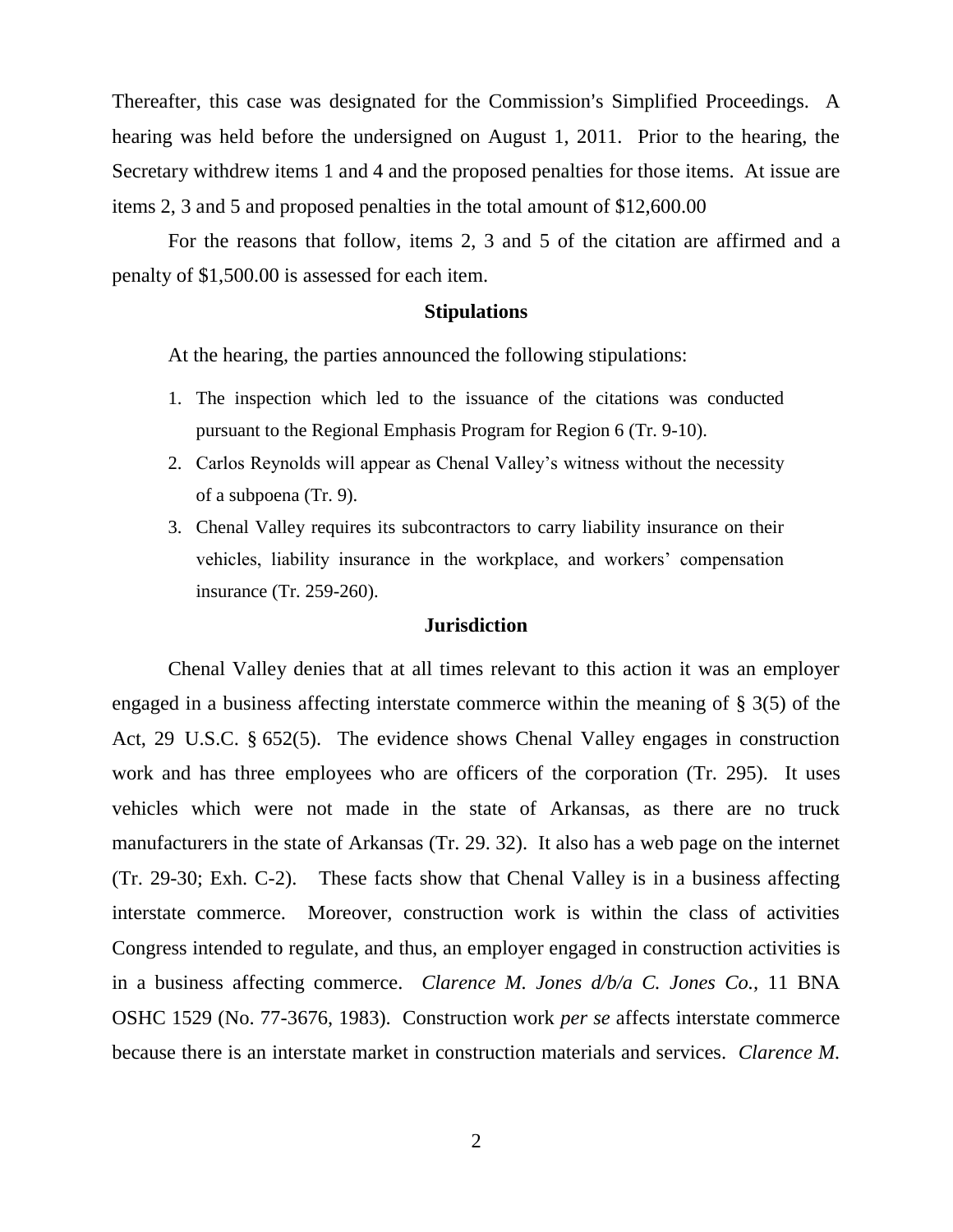*Jones d/b/a C. Jones Co., id. Also see Eric Ho,* 20 BNA OSHC 1361 (Nos. 98-1645, 98-1646, 2003).

The Act applies to a "person engaged in a business affecting commerce who has employees." 29 U.S.C. § 652(5), *see Don Davis,* 19 BNA OSHC 1477, 1479 (No. 96- 1378, 2001). Section 3(4) defines "person" as "one or more individuals, partnerships, associations, corporations, business trusts, legal representatives, or any organized group of persons." Chenal Valley is a corporation. All employees are covered under the Act, including a company's president and vice president when they are performing work for the employer. *D & H Pump Service, Inc.*, 5 BNA OSHC 1485 (No. 16246, 1977); *Hydraform Products Corp*., 7 BNA OSHC 1995 (No. 78-527, 1979). Chenal Valley's president and vice president both performed work for the company as evidenced by their site visits. The undersigned finds Chenal Valley is an employer with employees in a business affecting interstate commerce. Therefore, jurisdiction of this action is conferred upon the Occupational Safety and Health Review Commission pursuant to § 10(c) of the Act.

## **Background**

## *Employer*

Chenal Valley is a family-owned corporation and has been in existence since 1991, engaging exclusively in residential construction activities. "Their goal is to build high quality, energy-efficient homes that are both beautiful and livable." (Exh. C-2). Jim Miles is the owner and President of the company, which has two other officers, (Vice President and Secretary). Miles contends, however, there are no employees of the company (Tr. 246; Exh. C-2). Chenal Valley functions as a general contractor, hiring subcontractors, such as Daniels Framing, which was hired to perform roofing work on the jobsite at issue located at 13900 Fern Valley Road, Little Rock, Arkansas (Tr. 287).

Chenal Valley owned the site located at 13900 Fern Valley Road (Tr. 283). It paid for the materials used on the jobsite and provided instruction to Daniels Framing regarding the materials installed on the property, (Tr. 283, 284). All communications with the intended homeowner of the property came through Chenal Valley to Daniels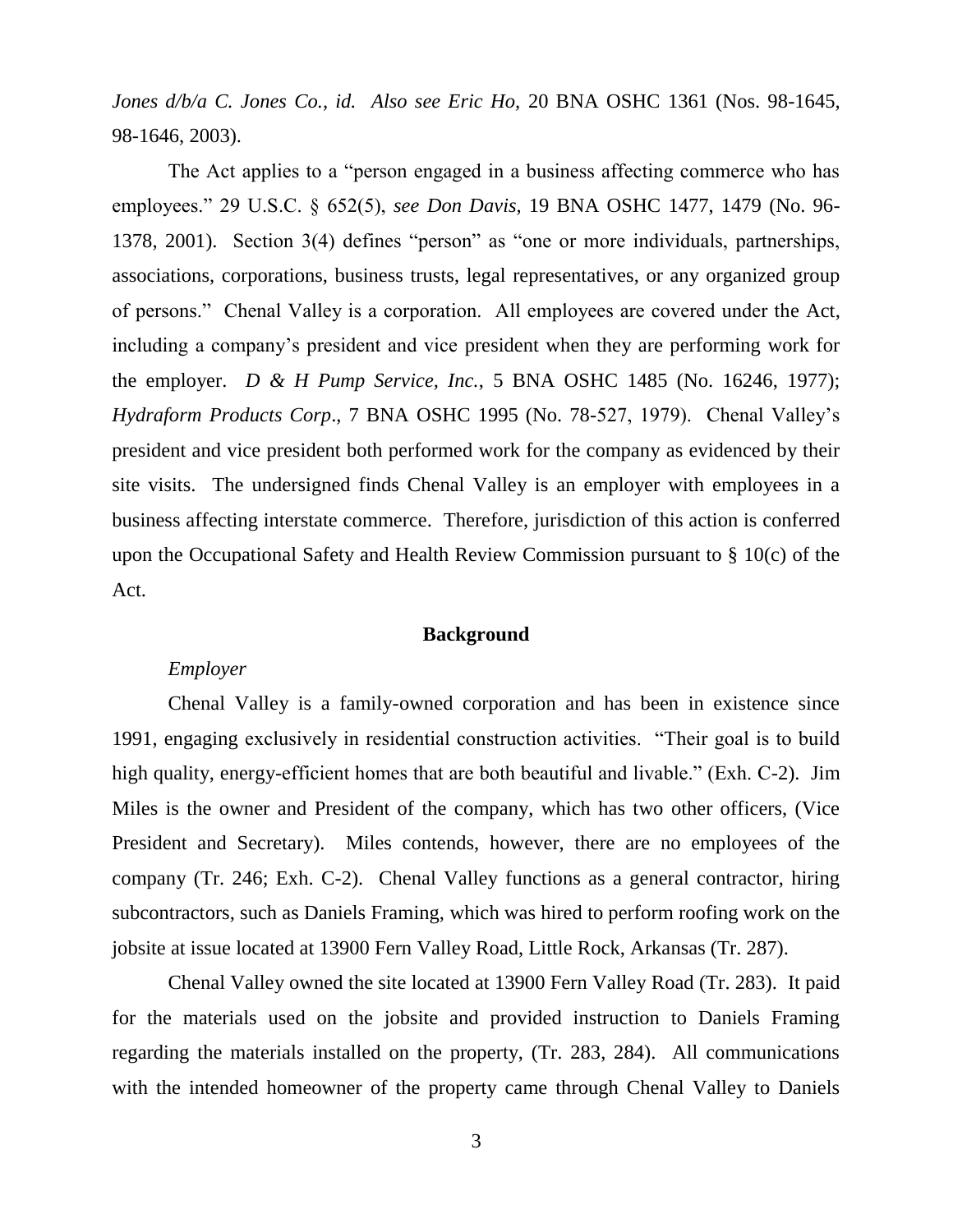Framing (Tr. 285). Owner Miles would ensure that any safety problems on the jobsite were corrected (Tr. 289). Joe Miles, Project Manager of Chenal Valley, was responsible for visiting the job sites on a daily basis to check on the progress of the work (Tr. 286, 287; Exh. C -2). Owner Miles also went to the jobsites approximately three times per week (Tr. 287).

### *Inspection*

OSHA Assistant Area Director William "Monty" Cole and Compliance Officer Michelle Martin initiated an inspection of the construction site located at 13900 Fern Valley Road, Little Rock, Arkansas on February 17, 2010, as a result of fall hazards they observed while driving by the site (Tr. 135). The inspection site was in the Woodlands Edge subdivision and was selected for inspection as a result of plain view hazards which were observed on a site where construction activity was occurring (Tr. 15, 17-19). OSHA's Compliance Directive for Construction instructs OSHA to conduct inspections when plain view hazards in construction are observed (Tr. 81).

On the day of the inspection, subcontractor Daniels Framing was performing roofing work at the jobsite (Tr. 24-25, 28, 54, 149). According to Owner Miles, Daniels Framing was not scheduled to conduct roofing work on the day of the OSHA inspection (Tr. 253). While at the jobsite, Cole and Martin observed employees working on a steep slope roof without any type of fall protection, exposed to a fall of over 8 feet (Tr. 20-21, 25, 35, 39-40, 135; Exhs. C-3, C-4). They also observed two ladders which did not extend the appropriate distance above the edge of the roof (Tr. 35, 38; Exhs. C-3, C-4). Ladder 1 did not extend far enough over the roof line and ladder 2 extended approximately  $\frac{1}{2}$  of a rung above the roof edge (Tr. 42; Exh. C-7). Cole observed employees accessing the roof by using ladder 1 (Tr. 59). An employee also was observed carrying a bag of shingles which weighed approximately 40 pounds onto the roof by utilizing one of the ladders (Tr. 48-49, 147). The employee climbing the ladder with the bag of shingles did not maintain three-point contact with the ladder (Tr. 165).

 As a result of the violations observed, citations were issued to Chenal Valley as the controlling employer, pursuant to OSHA's Multi-Employer Citation Policy (Tr. 61). Chenal Valley was determined by OSHA to be the controlling employer because it had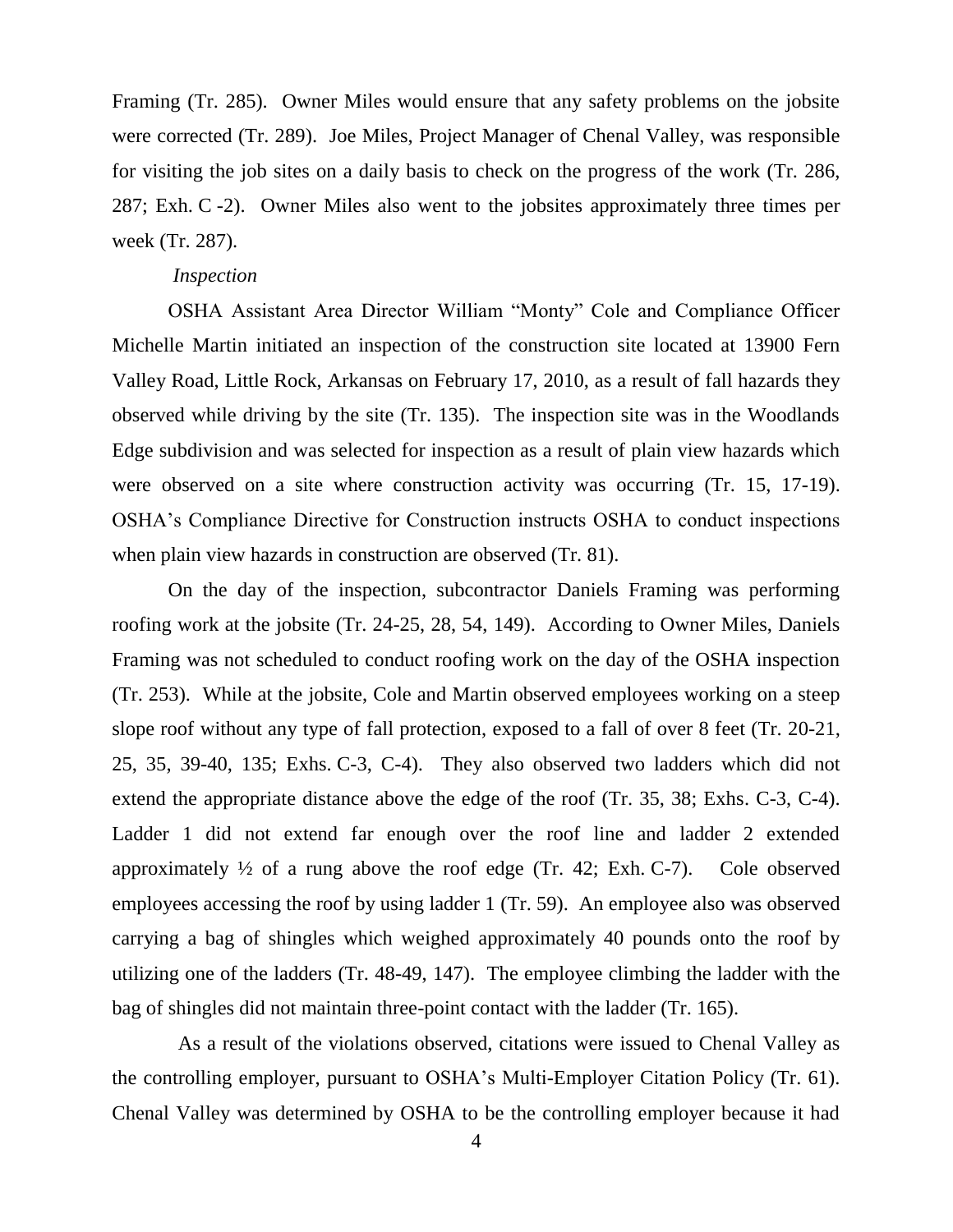control over the work site, it owned the property upon which the houses were being built, it made periodic visits to the work site, it provided the materials used on the jobsite, and because it had the authority to either correct the hazards or have its subcontractors correct the hazards (Tr. 62).

Based upon the inspection, the Secretary issued the Citation and Notification of Penalty to Chenal Valley on April 12, 2011.

## **The Citation**

The Secretary alleges that Chenal Valley violated OSHA's standards found in Subpart M-Fall Protection and Subpart X-Stairways and Ladders.

## *Secretary's Burden*

To prove a violation of an OSHA standard, the Secretary must show by a preponderance of the evidence that (1) the cited standard applies; (2) there was noncompliance with its terms; (3) employees had access to the violative conditions; and (4) the cited employer had actual or constructive knowledge of those conditions. *Southwestern Bell Telephone Co.,* 19 BNA OSHC 1097, 1098 (No. 98-1748, 2000).

## *Controlling Employer*

The Citation was issued to Chenal Valley pursuant to OSHA's Multi-Employer Citation Policy (Tr. 62). The Secretary contends Chenal Valley was the general contractor on the jobsite and it was responsible for the violations due to its capacity as controlling employer. Chenal Valley asserts that it was not a controlling employer.<sup>1</sup> The Commission has recently reversed its previous position, holding that the Secretary may cite a non-exposing, controlling employer under this policy. In *Summit Contractors*, 23 BNA OSHC 1196, 1205 (No. 05-0839, 2010), the Commission held:

"[A]n employer who either creates or controls the cited hazard has a duty under  $\frac{1}{2}$  5(a)(2) of the Act . . . to protect not only its own employees but those of other employers engaged in a common undertaking." *McDevitt Street Bovis, 19* BNA OSHC at 1109, 2000 CCH OSHD at p. 48,780 (citation omitted). With respect to controlling employer liability "an employer may be held responsible for the violations of other employers

<sup>&</sup>lt;sup>1</sup> Chenal Valley also argues the Secretary failed to follow her own administrative procedures in selecting Chenal Valley for inspection and in conducting the inspection in this case, in violation of the Administrative Procedures Act. The undersigned has considered Chenal Valley's arguments and finds they have no merit and are not supported by a preponderance of the evidence.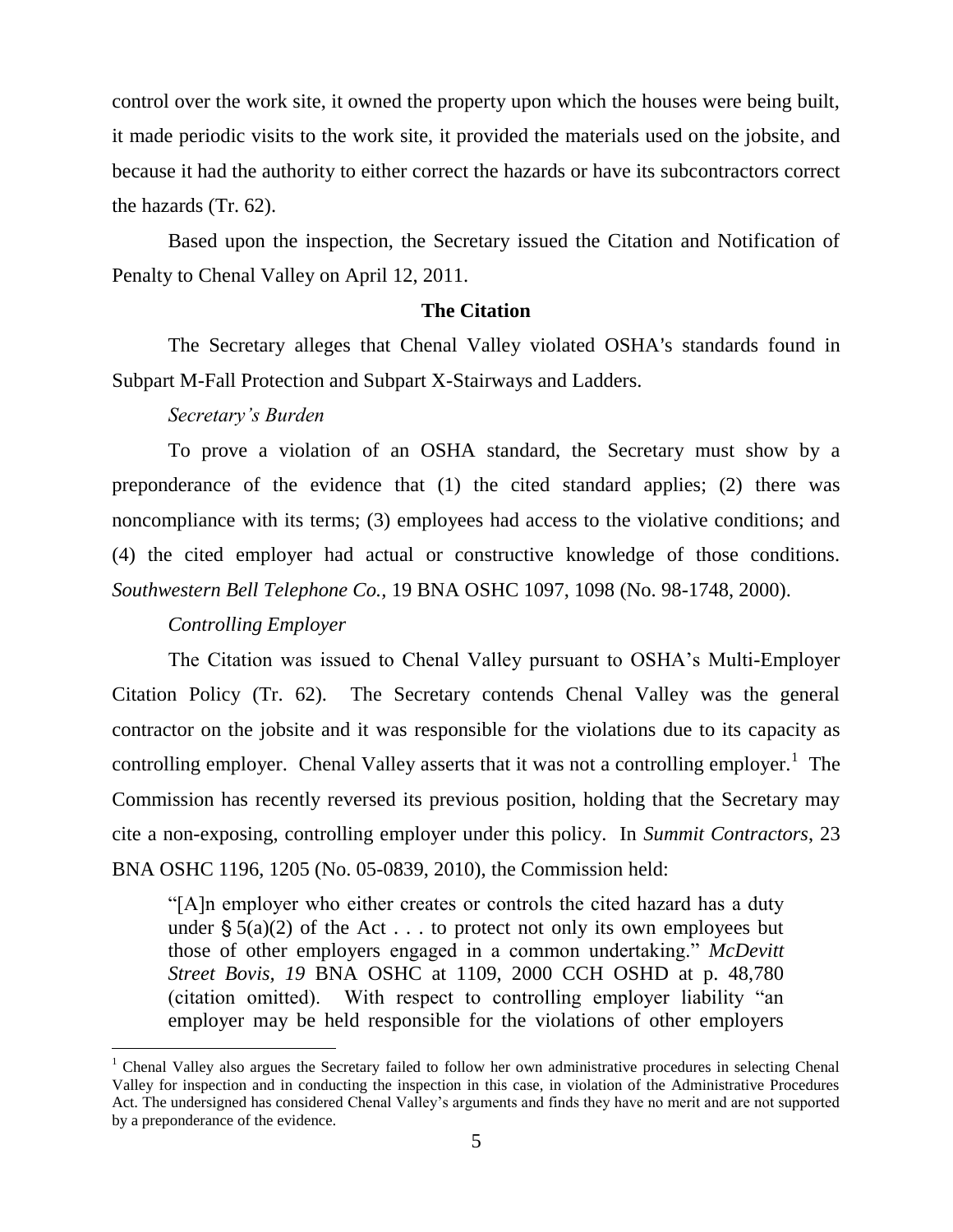where it could be reasonably expected to prevent or detect and abate the violations due to its supervisory authority and control over the worksite." *Id.* (citation omitted); *Grossman Steel,* 4 BNA OSHC 1188, 1975-1976 CCH OSHD at p. 24,791.

Chenal Valley does not dispute that it hires subcontractors to perform work on residential construction sites or that it hired Daniels Framing to conduct roofing work for the jobsite at issue (Tr. 285).<sup>2</sup> Chenal Valley paid for the shingles and materials put on the house by Daniels Framing (Tr. 140, 284). Daniels Framing received its instruction about what shingles to put on the house from Chenal Framing (Tr. 283). All communications with the purchaser of the property came through Chenal Valley which, in turn, communicated it to Daniels Framing (Tr. 285). Chenal Valley could instruct Daniels Framing to change what they were doing if the homeowner was not happy (Tr. 286). As a part of his responsibilities, Miles's son, Joe Miles, Project Manager for Chenal Valley, visited the job site on a daily basis to check on the progress of the work (Tr. 286, 287). Owner Miles would go to the jobsite approximately three times per week (Tr. 287). Chenal Valley tries to have a representative onsite approximately three times per week (Tr. 140, 187).

In order to ensure safety on the jobsite, owner Miles, at the beginning of the year, renews the subcontract agreements, asks the subcontractors to provide all of their insurance information, and discusses the subcontractors' safety and training records (Tr. 258). Although Chenal Valley did not get involved in training Daniels Framing's employees, it required Daniels Framing to provide Chenal Valley with its training plans (Tr. 260-261). Further, if an employee of Daniels Framing violated any safety laws, Chenal would contact Daniels Framing to get the problem resolved (Tr. 262). If owner Miles was aware of a violation, he would point it out to Daniels Framing, and owner Miles testified he probably would ensure that the safety problem was corrected (Tr. 289).

 $\overline{a}$ 

<sup>2</sup> Chenal Valley asserts the *Sasser* defense in its brief arguing "[a] general contractor may rely on the assurances of a subcontractor, as long as it has no reason to believe that the work is being performed in an unsafe manner. *Sasser Elecric and Manufacturing Co.,* 11 BNA OSHC 2133 (No. 82-178, 1984)." (Chenal Valley Brief, p. 5). For the reasons set forth below, this argument fails, as Chenal Valley had reason to believe that Daniels Framing was performing work in an unsafe manner.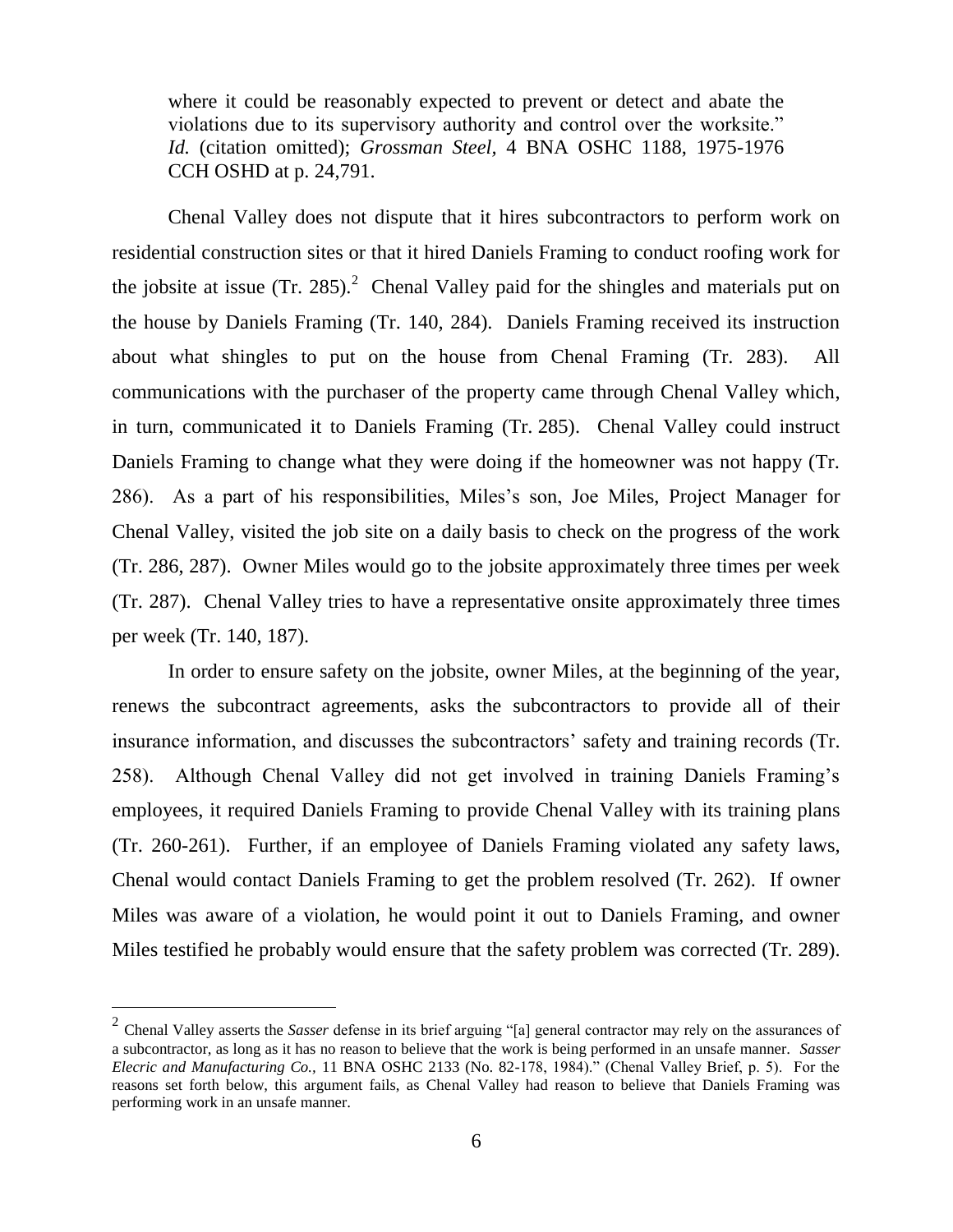The undersigned finds Chenal Valley had supervisory authority and control over the jobsite. Accordingly, the Secretary properly issued the instant citation pursuant to OSHA's Multi-Employer Citation Policy.

## **Item 2: Alleged Serious Violation of § 1926.501(b)(13)**

The Secretary charges Chenal Valley with violating § 1926.501(b)(13), alleging that employees of Daniels Framing, a subcontractor of Chenal Valley, failed to use fall protection when performing roofing work. Specifically, the citation alleges "[o]n or about February 17, 2011, at the worksite located at 13900 Fern Valley in Little Rock Arkansas, employee straddled across the peak of an approximately 8:12 pitched roof installing vents was not protected from falling. Employee was exposed to an approximately 12 ft. fall from elevation." (Citation and Notification of Penalty).

The standard found at  $\S 1926.501(b)(13)$  provides:

*Residential construction.* Each employee engaged in residential construction activities 6 feet (1.8 m) or more above lower levels shall be protected by guardrail systems, safety net system, or personal fall arrest system unless another provision in paragraph (b) of this section provides for an alternative fall protection measure. Exception: When the employer can demonstrate that it is infeasible or creates a greater hazard to use these systems, the employer shall develop and implement a fall protection plan which meets the requirements of paragraph (k) of § 1926.502.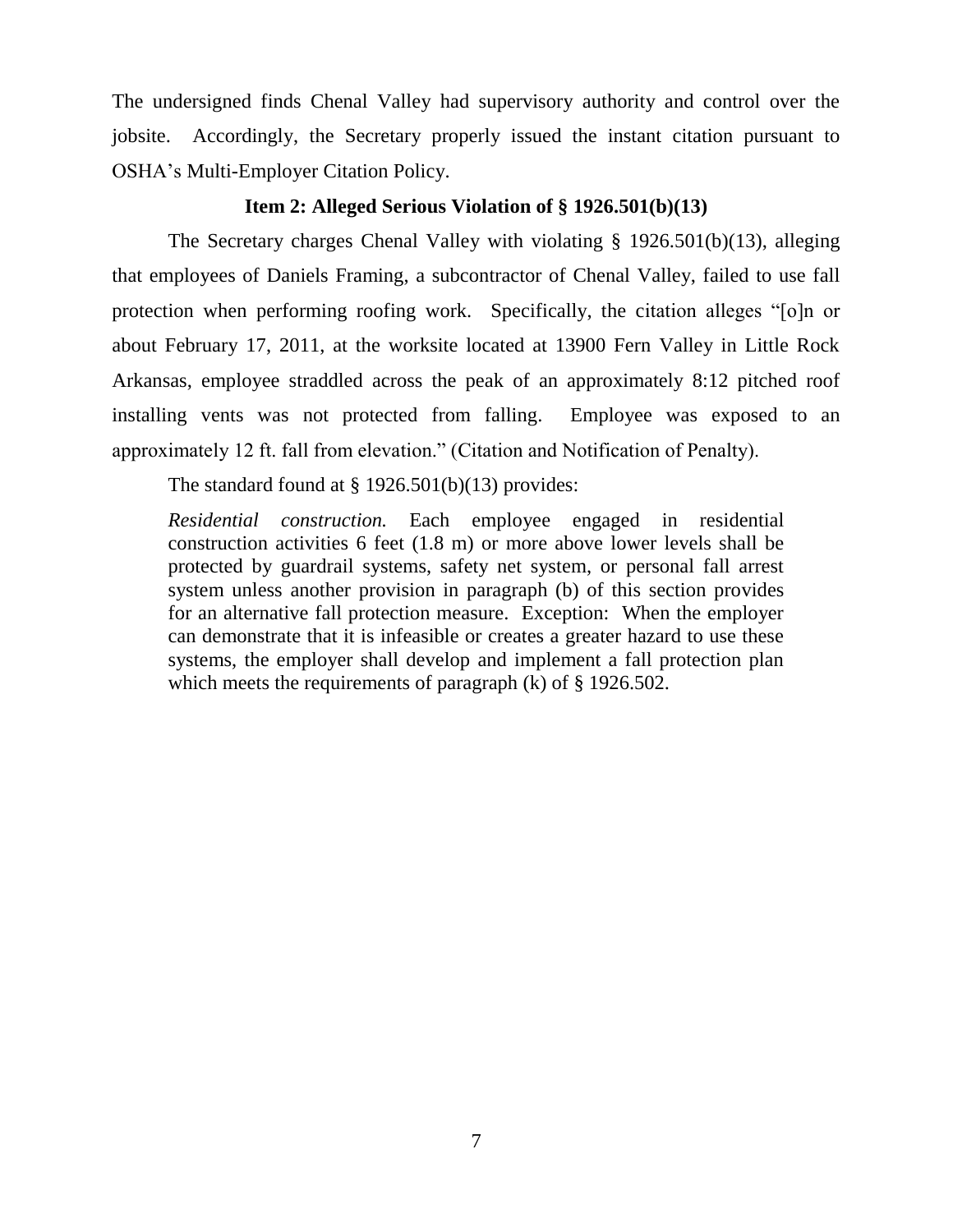## *Applicability*

There is no dispute that employees of Daniels Framing were engaged in roofing work at the time of the inspection. Employees were observed carrying shingles to the roof and were photographed conducting work activity on the roof (Tr. 147; Exhs. C-3, C-4, C-5, C-7). Tar paper and shingles were being put on the roof. Daniels Framing was installing a roof on the residence located at the inspection site. It was engaged in residential construction. Subpart M defines roofing work as "the hoisting, storage, application, and removal of roofing materials and equipment, including related insulation, sheet metal, and vapor barrier work . . . "  $(\S 1926.500(b))$ . The cited standard is applicable.

## *Noncompliance with the Terms of the Standard*

Martin observed employees working on a roof without fall protection (Tr. 20-21, 25, 35, 39-40, 135; Exhs. C-3, C-4, C-5, C-7). The fall distance from the eve of the roof to the ground was determined to be 8 feet (Tr. 20-21, 25, 35, 39-40, 135). As reflected in the photographs admitted into evidence, no guardrail systems, safety net system, or personal fall arrest system was in place (Exhs. C-3, C-4, C-5, C-7). In addition, no one was observed functioning as a monitor for employees working on the roof (Tr.146).

Chenal Valley contends the employee shown in exhibit C-4 was tied off with the cord depicted in the photograph and, therefore, protected from falling. The undersigned disagrees. Martin and Cole testified the cord depicted in exhibit C-4 is a pneumatic nailer extension line which was not attached to anything to prevent the employee from falling (Tr. 143, 145). Both Martin and Cole testified consistently and with assurance regarding the extension line, and are found to be reliable. Although Martin testified on cross examination that she did not know if there was a fall-safe device on the opposite side of the house (Tr. 160), a preponderance of the evidence supports a finding that the employees working on the front side of the house were not protected from falling.

The fall protection measures set forth in  $\S$  1926.501(b)(13) must be utilized unless any other provisions in paragraph (b) provide for an alternative fall protection measure. Cole and Martin testified the employees were working on a steep slope roof without any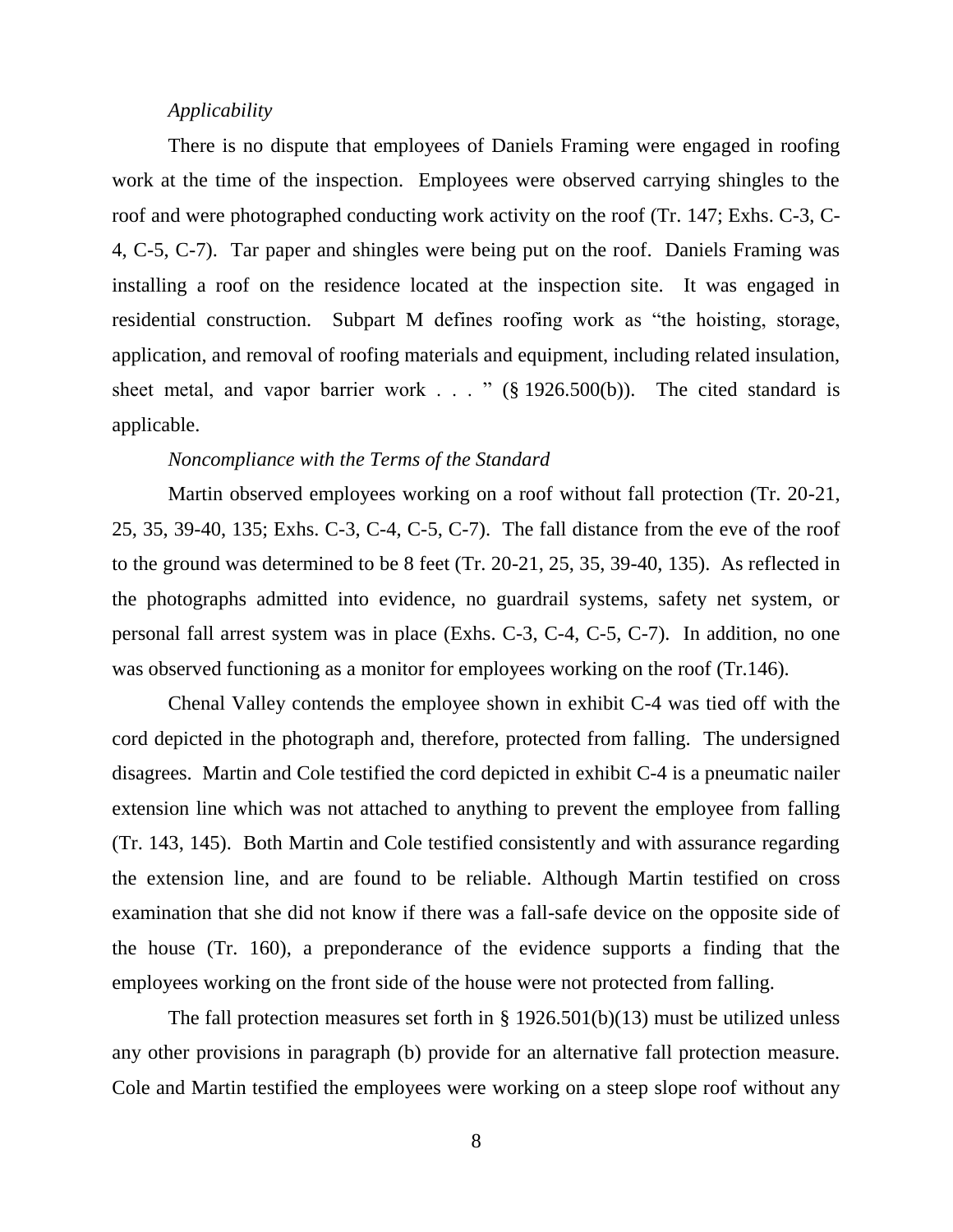type of fall protection, being exposed to a fall of over 8 feet (Tr. 20-21, 25, 35, 39-40, 135; Exhs. C-3, C-4). Paragraph (b)(11) provides for guardrail systems with toeboards as an additional fall protection measure for steep roofs. Even assuming guardrail systems with toeboards could have been used, the evidence adduced at the hearing shows that no fall protection at all was used at the time of the inspection.

The standard found at  $\S 1926.501(b)(13)$  also provides an exception for situations where the employer demonstrates infeasibility or greater hazard. Chenal Valley adduced no evidence and advanced no arguments regarding infeasibility or greater hazard. Therefore, the exception to the standard is not at issue. The Secretary has demonstrated the terms of the standard were violated.

#### *Employee Access to the Violative Conditions*

As an element of the Secretary's burden of proof, the record must show that employees were exposed or had access to the violative condition. *Walker Towing Corp*., 14 BNA OSHC 2072 (No. 87-1359, 1991). Martin and Cole observed employees working on a roof without fall protection (Tr. 20-21, 25, 35, 39-40, 135; Exhs. C-3, C-4, C-5, C-7). The fall distance from the eve of the roof to the ground was determined to be 8 feet (Tr. 20-21, 25, 35, 39-40, 135). Chenal Valley does not dispute that employees of Daniels Framing were working on the roof at the inspection site. A preponderance of the evidence shows Daniels Framing's employees were exposed to fall hazards while working unprotected from the roof of the house. Martin testified the violation was characterized as serious because a fall from a roof could result in serious injury such as broken bones, fractures, head concussions, contusions and possibly death (Tr. 149-150). The undersigned agrees. The Secretary has met her burden of establishing exposure or access to the violative condition.

#### *Employer Knowledge*

It is the Secretary's burden to adduce sufficient evidence to establish this element of her case. The Secretary must establish actual or constructive knowledge of the violative conditions by Chenal Valley in order to prove a violation of the standard. In order to show employer knowledge of a violation the Secretary must show the employer knew, or with the exercise of reasonable diligence could have known of a hazardous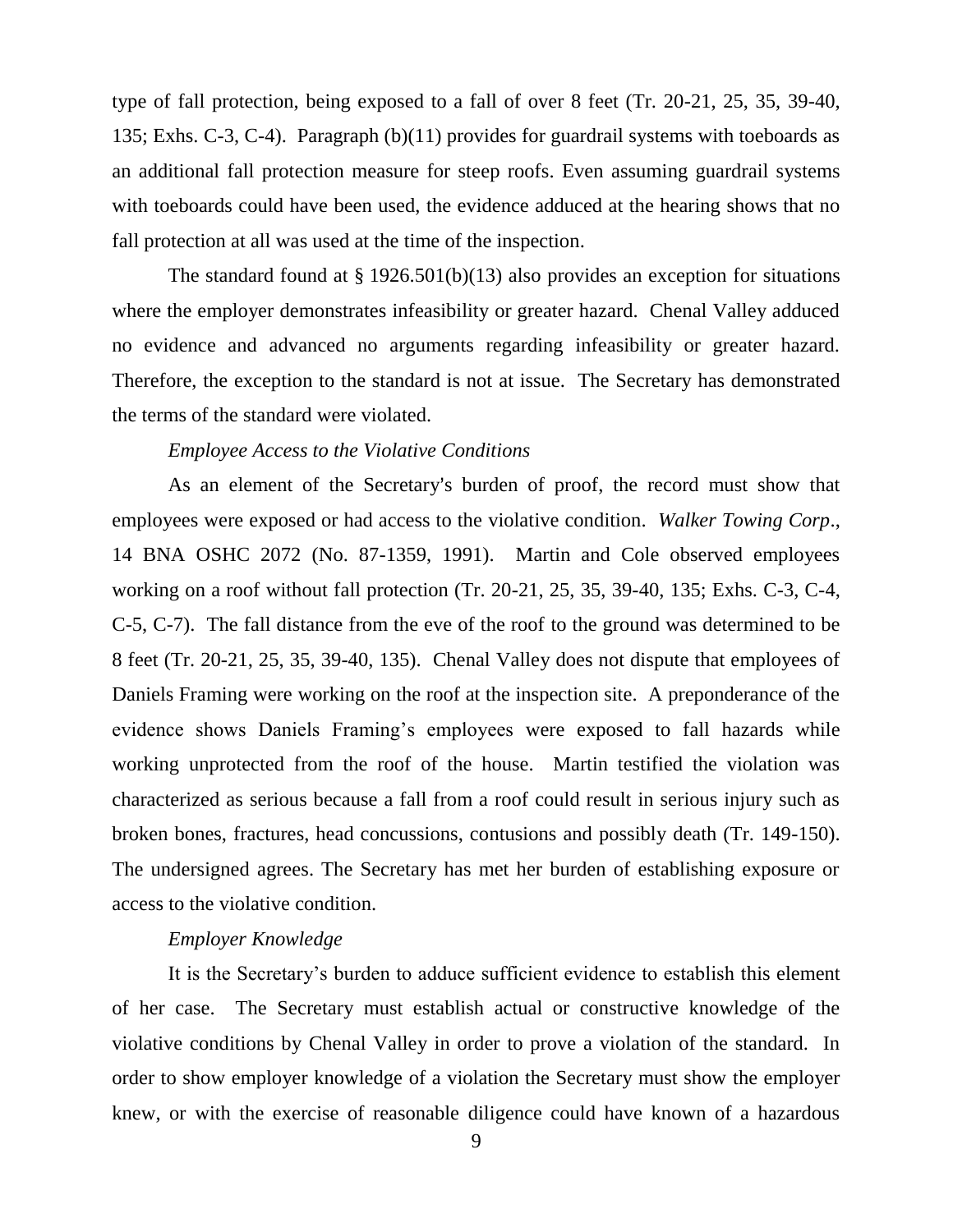condition. *Dun Par Engineered Form Co*.,12 BNA OSHC 1962, 1965-66 (No. 82-928, 1986). An employer is chargeable with knowledge of conditions which are plainly visible to its supervisory personnel. *A.L. Baumgartner Construction Inc*., 16 BNA OSHC 1995, 1998 (No 92-1022, 1994). "Because corporate employers can only obtain knowledge through their agents, the actions and knowledge of supervisory personnel are generally imputed to their employers, and the Secretary can make a prima facie showing of knowledge by proving that a supervisory employee knew of, or was responsible for, the violation.@ *Todd Shipyards Corp*. 11 BNA OSHC 2177, 2179 (No. 77-1598, 1984).

Chenal Valley contends it had no knowledge of the violative conditions because it had no employees on the site. Further, Chenal Valley contends it did not know Daniels Framing was working on the jobsite, since they were not scheduled to be on the site.

Chenal Valley was not at the jobsite on the day of the inspection; therefore, it did not have actual knowledge of the violative conditions. Since Chenal Valley did not have actual knowledge of the violations, the Secretary must demonstrate constructive knowledge. The Secretary points out in her brief that OSHA had conducted an inspection of another jobsite in the Woodlands Edge subdivision earlier in the morning, and that Daniels Framing was the subcontractor and Chenal Valley was the general contractor on that site as well.<sup>3</sup> According to the Secretary, the earlier inspection of Daniels Framing put Chenal Valley on notice that Daniels Framing was working unsafely and therefore, Chenal Valley should have exercised reasonable diligence to determine whether Daniels Framing was working unsafely on the inspection site at issue in this case (Secretary's Brief, p. 14-15). The undersigned agrees.

The time between the morning inspection and the afternoon inspection was approximately 1½ hours, and the inspection sites were in close proximity of each other (Tr. 119; Exh. C-1). As in the instant case, fall protection violations were found by OSHA during the earlier inspection of Daniels Framing (Tr. 54). Project Manager Miles came to the site and was present during OSHA's initial inspection of Daniels Framing (Tr. 22). OSHA left the Woodlands Edge subdivision around noon after the earlier

 $3$  The earlier inspection was conducted at Hoggard's Ridge in the Woodlands Edge subdivision (Tr. 119).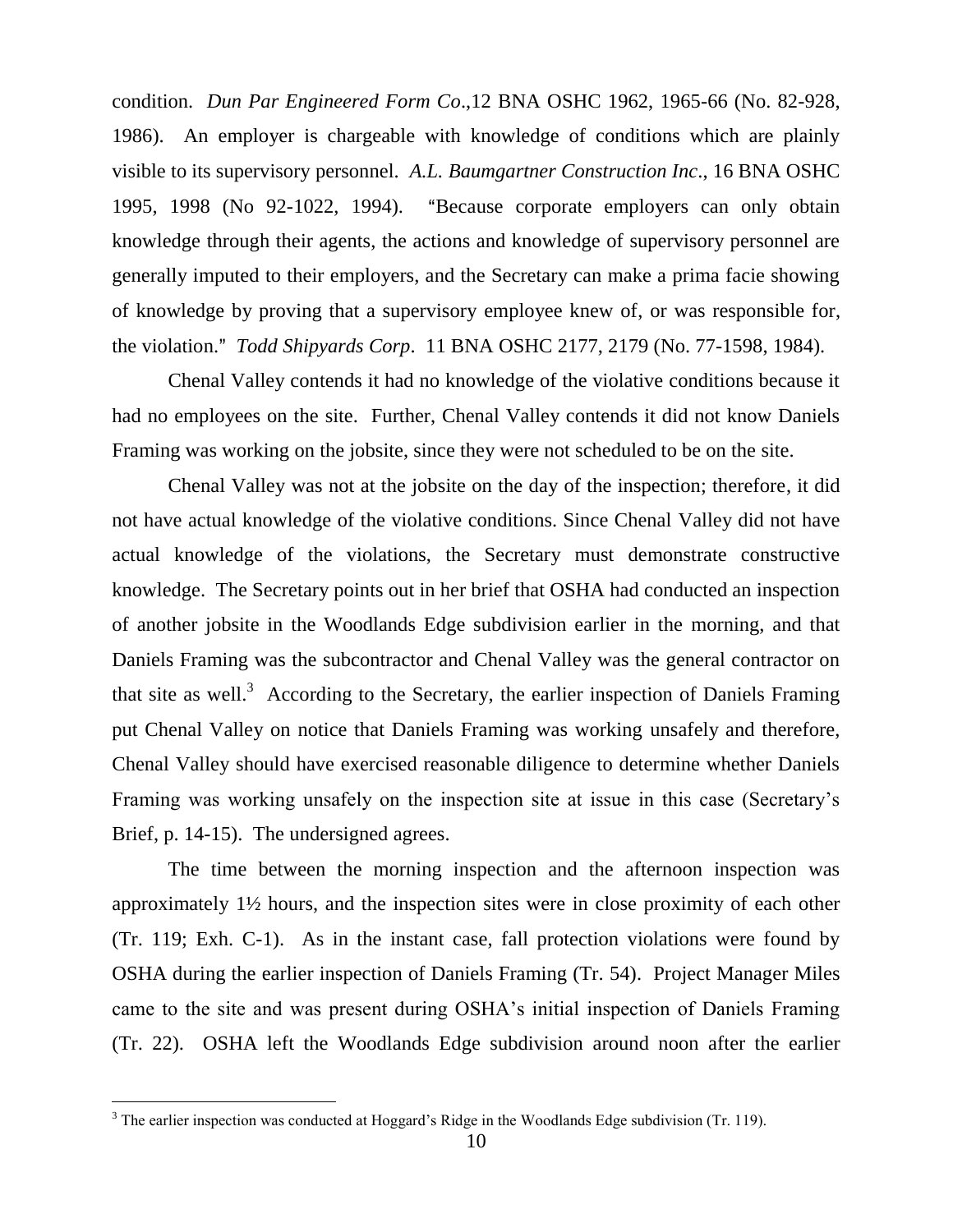inspection was conducted and did not return until 1:30 p.m. to conduct the inspection at issue here (Tr. 118-119). The undersigned finds that Chenal Valley had sufficient time to discover whether Daniels Framing was working safely at the jobsite at issue in this case. The undersigned also finds that the Project Manager's presence at the earlier inspection, put Chenal Valley on notice that Daniels Framing was working, despite not being scheduled to work on that day. The violations were in plain view and could be seen from the street (Tr. 23, 27, 59, 60, 61, 138). With reasonable diligence Chenal Valley could have discovered the violations. The undersigned discredits Chenal Valley's arguments that Daniels Framing did not begin working until after noon, as being inconsistent with a preponderance of the evidence. The Secretary has established knowledge. The undersigned finds the Secretary has met her burden and has proven a violation of § 1926.501(b)(13), by a preponderance of the evidence. Item 2 is affirmed.

### **Item 3: Alleged Serious Violation of § 1926.1053(b)(1)**

The Secretary cited Chenal Valley for serious violations of § 1926.1053(b)(1), alleging two instances in which portable ladders used to access the roof of the home under construction by subcontractor Daniels Framing did not extend at least 3 feet above the upper landing surface.

The cited standard,  $\S 1926.1053(b)(1)$ , provides:

(b) *Use*. The following requirements apply to the use of all ladders, including job-made ladders, except as otherwise indicated:

(1) When portable ladders are used for access to an upper landing surface, the ladder side rails shall extend at least 3 feet (.9m) above the upper landing surface to which the ladder is used to gain access; or, when such an extension is not possible because of the ladder's length, then the ladder shall be secured at its top to a rigid support that will not deflect, and a grasping device, such as a grabrail, shall be provided to assist employees in mounting and dismounting the ladder. In no case shall the extension be such that ladder deflection under a load would, by itself, cause the ladder to slip off its support.

The citation alleges in item 1:

(a) On or about February 17, 2011, at the front of the house being constructed at 13900 Fern Valley in Little Rock, Arkansas, the portable extension ladder used by employees to access the roof extended approximately 6 inches above the edge of the roof. This condition exposed employees to the hazard of falls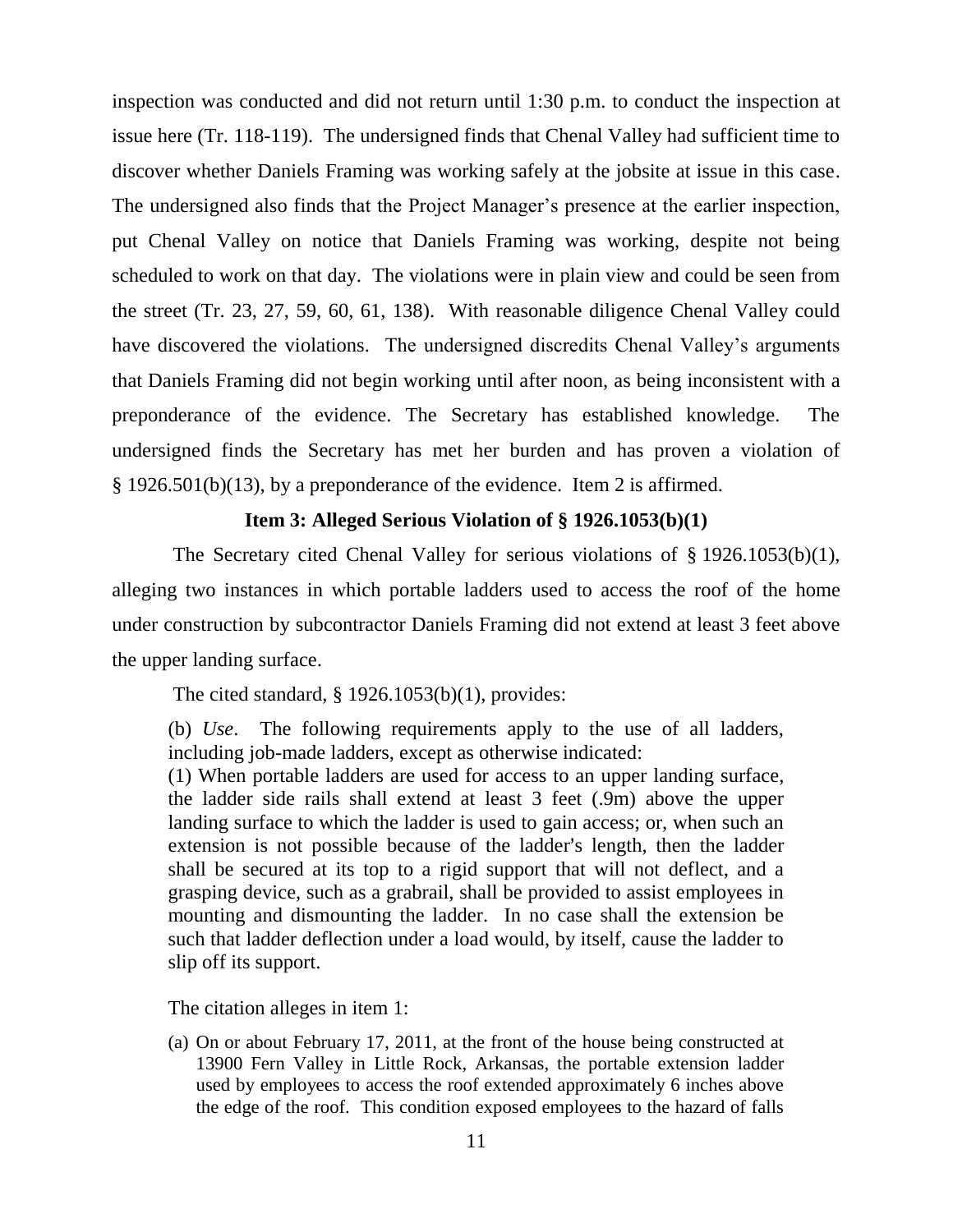from elevation

.

(b) On or about February 17, 2011 on the south side of the house being constructed at 13900 Fern Valley in Little Rock, Arkansas, the portable extension ladder used by employees to access the roof extended approximately 14-16 inches above the edge of the roof. This condition exposed employees to the hazard of falls from elevation.

(Citation and Notification of Penalty). In her brief, the Secretary states that she is withdrawing instance (a) of the citation (Secretary's Brief, p. 18, footnote 2). Instance (a) therefore, is not at issue.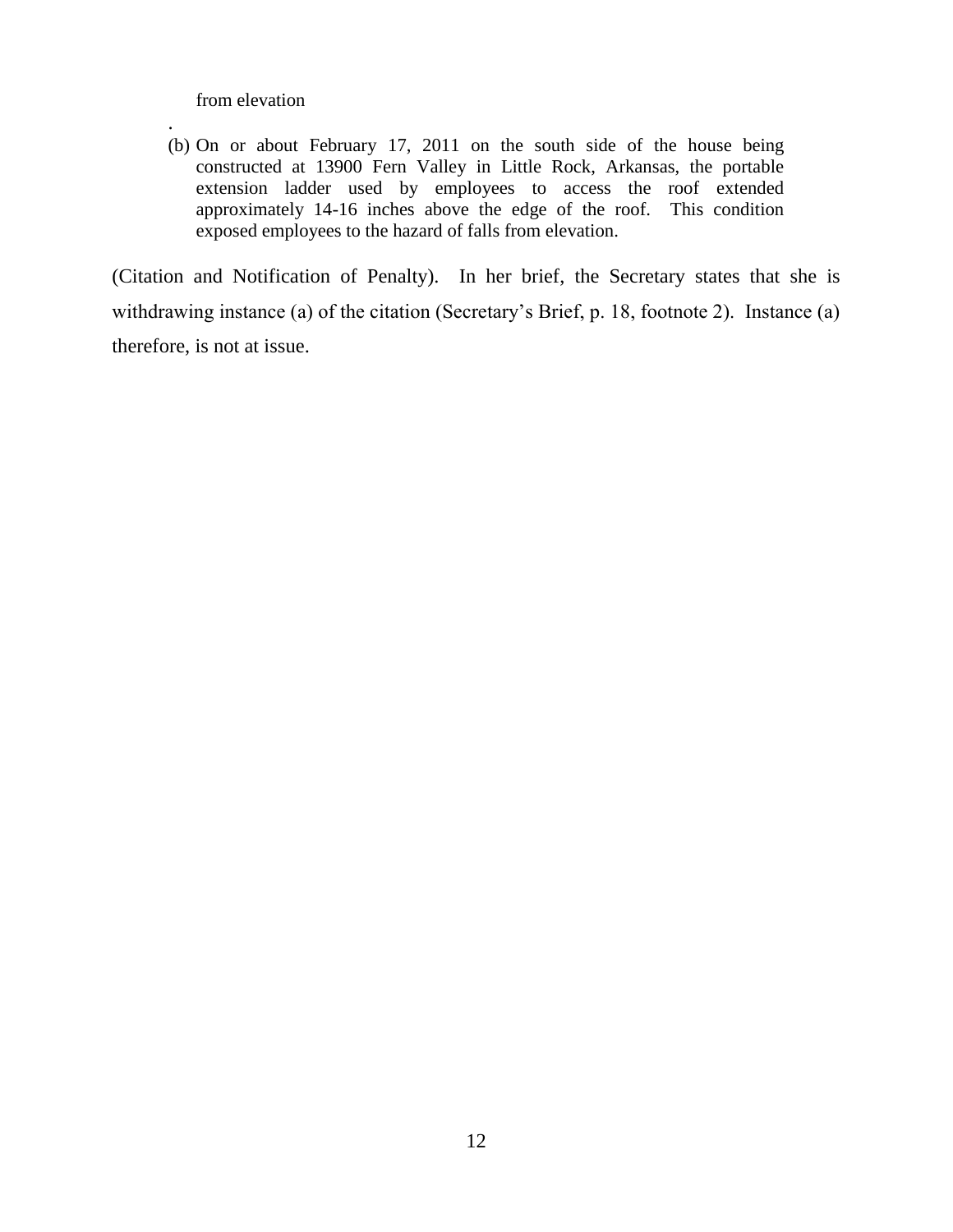#### *Applicability of the Standard*

Employees of Daniels Framing, subcontractor to Chenal Valley, used portable ladders to install the roof on the house under construction at the inspection site. Two portable ladders were in use at the jobsite. The standard is applicable.

## *Noncompliance with the Terms of the Standard*

*Instance b:* Chenal Valley was cited for a ladder on the south side of the house which extended approximately 14-16 inches above the roof. As reflected by the photographs, the ladder did not extend at least 3 feet above the roof, which was the upper landing surface (Exhs. C-3, C-6, C-7). Further, Cole and Martin testified the ladder was not secured (Tr. 45-46, 153). Owner Miles contends the ladder used by employees extended at least 3 feet above the roof (Tr. 270-271). The undersigned disagrees. The testimony of Martin and Cole, supported by the photographic evidence, supports Cole's and Martin's testimony that the ladders failed to extend the required distance. The undersigned finds the Secretary has established that Chenal Valley violated the specific terms of the standard with respect to instance (b).

## *Employee Access to the Violative Conditions*

The testimony reveals that ladders were the only way to access the roof on the jobsite (Tr. 75). Photographs show Daniels Framing employees working on the roof (Exhs. C-3, C-4, C-5). Martin testified she observed a Daniels Framing employee using a ladder to access the roof, while carrying a bag of shingles (Tr. 147). As evidenced by tar paper on the roof, Cole concluded employees of Daniels Framing accessed the roof and were exposed (Tr. 57-58). The undersigned finds Cole and Martin credible as to the conditions they observed on the jobsite. Their testimony was supported by the photographic evidence and was consistent. Owner Miles was not at the jobsite on the day of the inspection. His testimony as to conditions at the jobsite is not persuasive. According to Martin, a fall could result in serious injury such as broken bones, fractures, head concussions, contusions and the possibly death (Tr. 149-150). The undersigned agrees. The Secretary has established exposure.

*Employer Knowledge*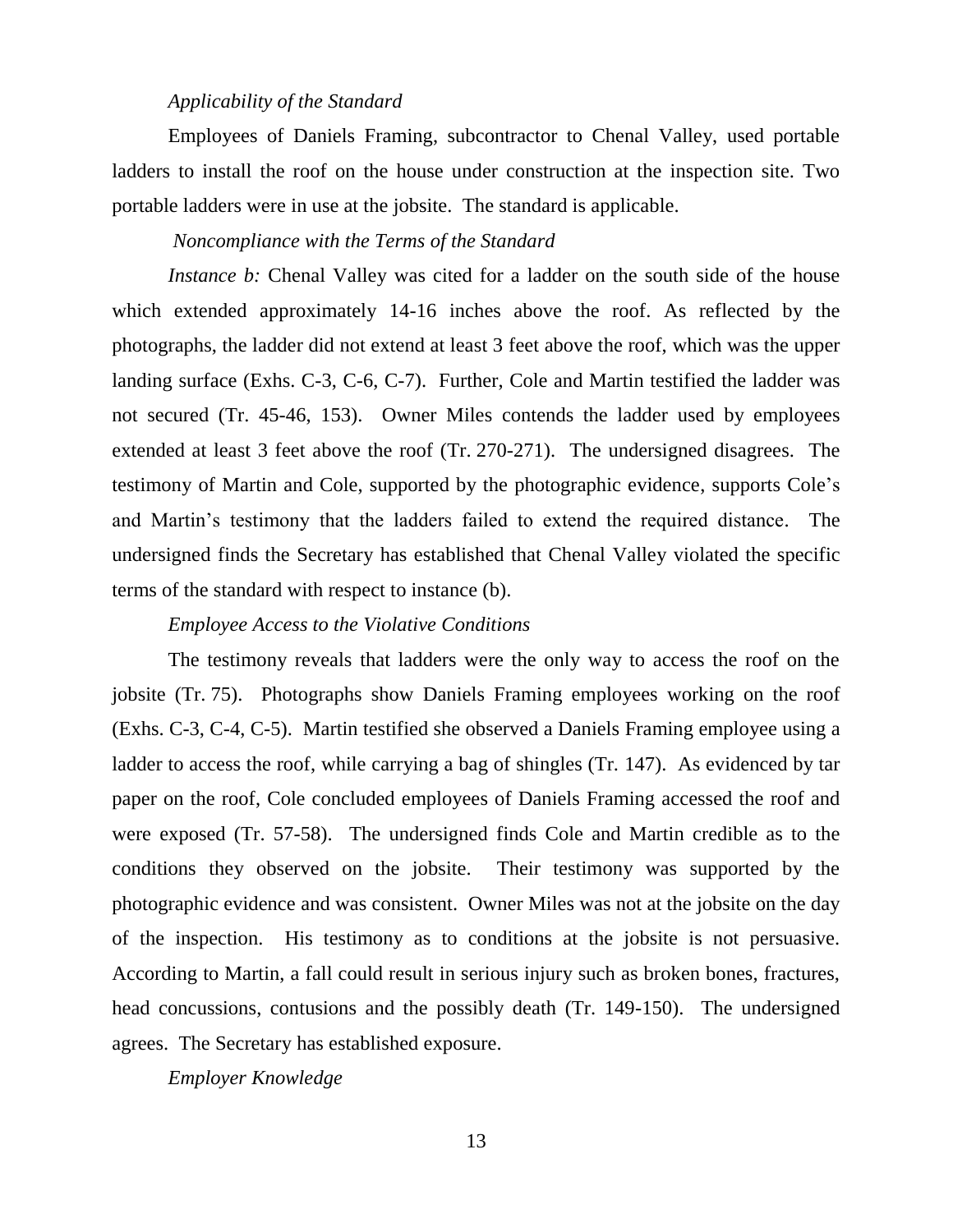Constructive knowledge is established as set forth above in the knowledge discussion for Item 2. The ladder violations were in plain view and with reasonable diligence could have been detected. The Secretary has established a prima facie case as to Item 3 instance (b). Item 3 instance (b) is affirmed.

## **Item 5: Alleged Serious Violation of § 1926.1053(b)(22)**

Chenal Valley was charged as controlling employer for a violation of § 1926.1053(b)(22) which provides "[a]n employee shall not carry any object or load that could cause the employee to lose balance and fall." The citation alleges:

On or about February 17, 2011, on the south side of the house being constructed at 13900 Fern Valley in Little Rock, Arkansas, employee climbed a portable extension ladder to access the roof while carrying an approximately 40 lb. bag of roof shingles. This condition exposed employee to the hazard of falls from ladder elevations.

(Citation and Notification of Penalty).

## *Applicability of the Standard*

As set forth above, employees of Daniels Framing, subcontractor to Chenal Valley, used portable ladders to install the roof on the house under construction at the inspection site. The standard is applicable.

#### *Noncompliance with the Terms of the Standard*

The standard is clear, while using a ladder, employees are precluded from carrying items which could cause the employee to lose balance and fall. Martin testified she observed an employee of Daniels Framing carrying a bag of shingles up a ladder to the roof (Tr. 147). Martin testified the bags of shingles weighed 40 pounds, as reflected by the weights listed on the discarded shingles bags and bags of shingles she observed on the ground (Tr. 148). A Daniels employee is depicted in exhibit C-7 in proximity to the ladder on the south side of the house carrying a bag of shingles. The undersigned finds that carrying a bag of shingles up a ladder could cause an employee to lose balance and fall. Chenal Valley failed to comply with the terms of the standard.

## *Employee Access to the Violative Conditions*

Daniels Framing employees were working on the roof and used the ladders to access the roof. Further, Martin observed an employee carrying a bag of shingles up the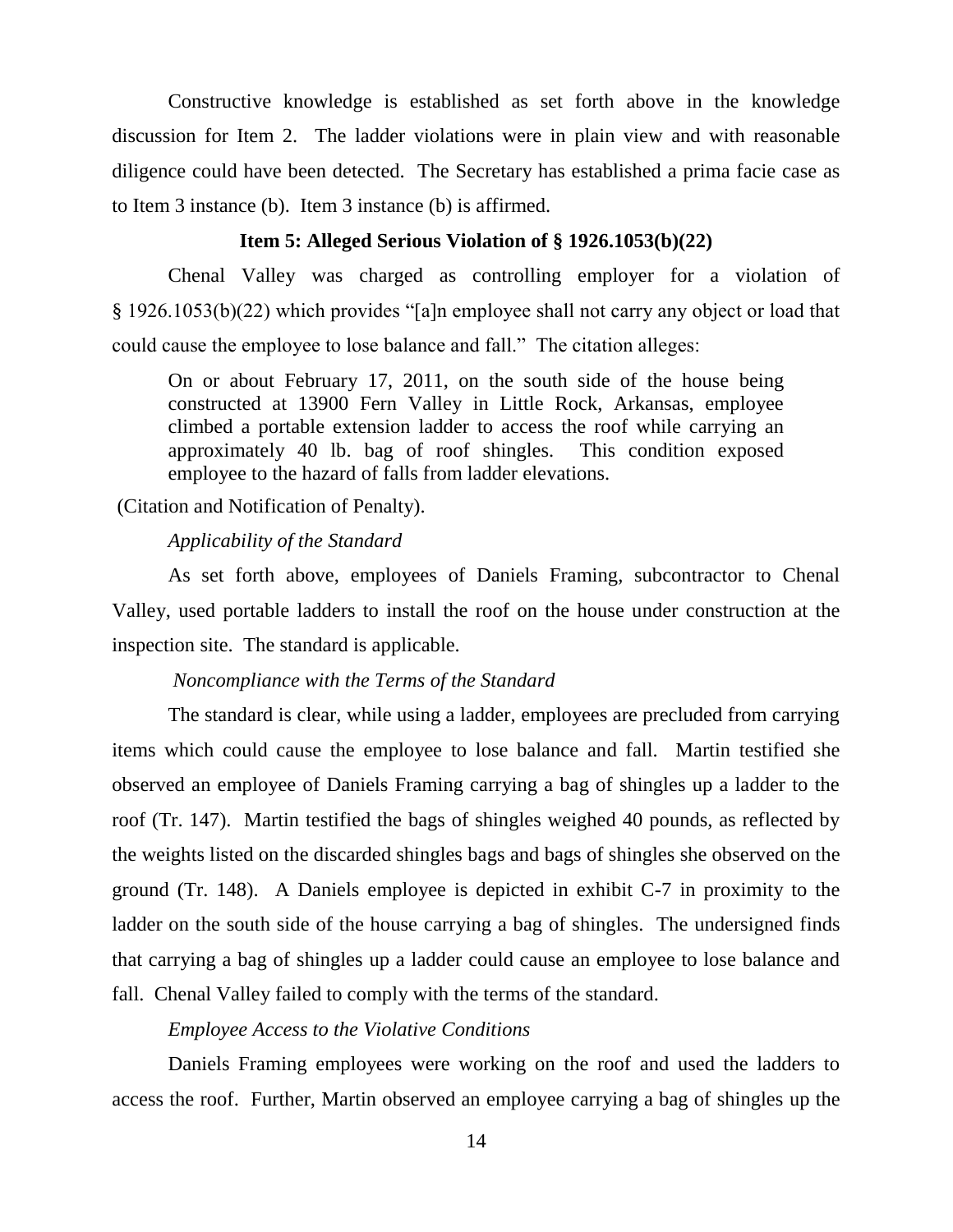ladder to the roof (Tr. 147). Her testimony is supported by exhibit C-7 which shows a Daniels employee carrying a bag of shingles in proximity to the ladder on the south side of the house. Exposure is established.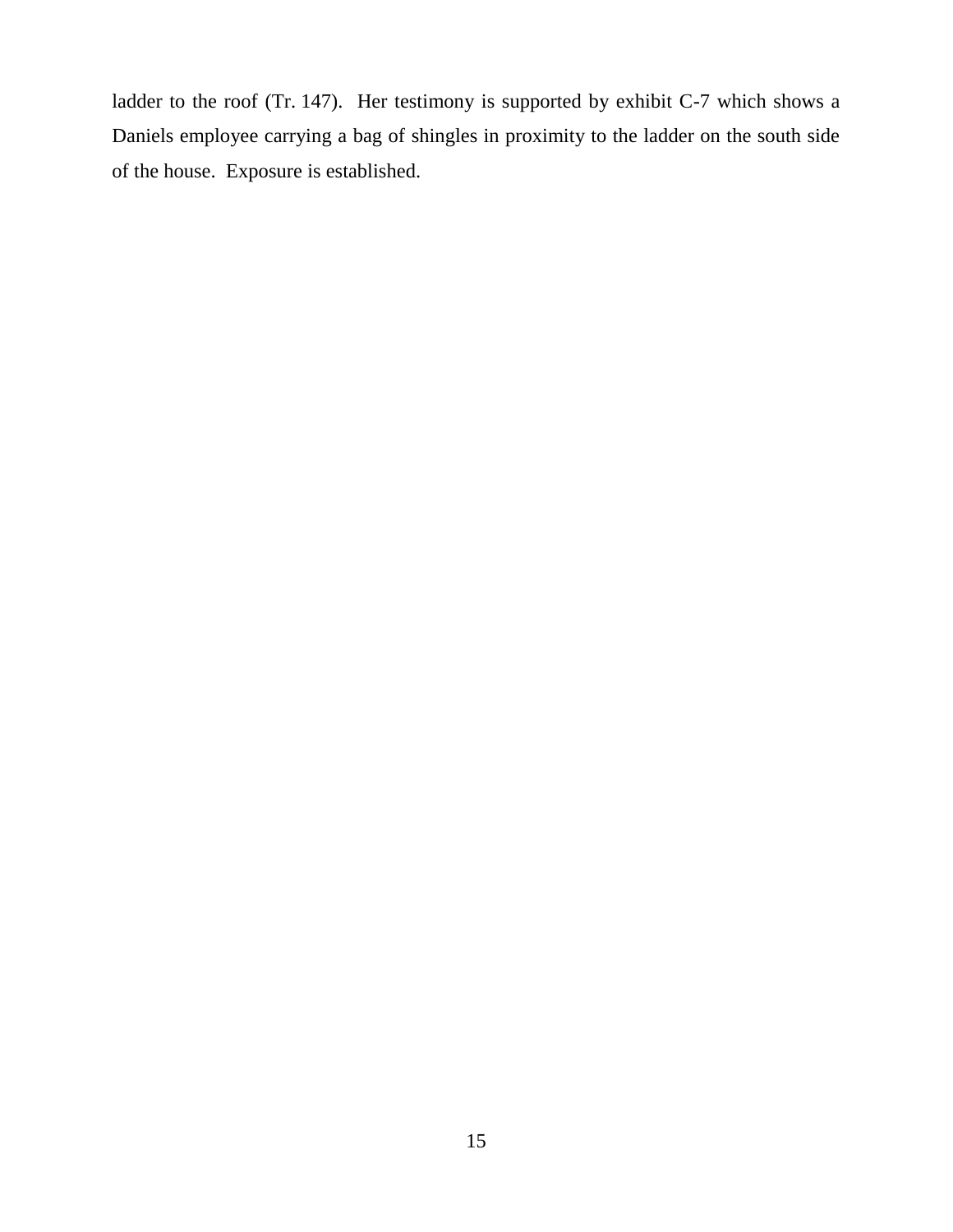#### *Employer Knowledge*

The violation was in plain view. As set forth above in the discussion for Item 2, Chenal Valley, with reasonable diligence, could have known of the violative condition. Constructive knowledge is established. The Secretary has met her burden as to Item 5. Item 5 is affirmed.

#### **Penalty Determination**

The Commission is the final arbiter of penalties in all contested cases. *Secretary v. OSHRC and Interstate Glass Co.*, 487 F.2d 438 (8th Cir. 1973). The Commission must determine a reasonable and appropriate penalty in light of  $\S 17(i)$  of the Act and may arrive at a different formulation than the Secretary in assessing the statutory factors. Section 17(j) of the Act requires the Commission to give "due consideration" to four criteria when assessing penalties: (1) the size of the employer's business; (2) the gravity of the violation; (3) the good faith of the employer; and (4) the employer's prior history of violations. 29 U.S.C.  $\frac{6666}{j}$ . Gravity is the primary consideration and is determined by the number of employees exposed, the duration of the exposure, the precautions taken against injury, and the likelihood of an actual injury. *J. A. Jones Construction Co.*, 15 BNA OSHC 2201 (No. 87-2059, 1993).

Chenal Valley employed only three employees at the time of the inspection. Due to its small size, Martin reduced the penalty by 40%; however, no good faith reduction was given because Chenal Valley did not make sure the site was in safe condition (Tr. 151, 153). No history reduction was given because Chenal Valley had not been inspected previously for OSHA violations (Tr. 151-152, 155, 157, 158).

The undersigned finds that a high gravity is appropriate here because if employees were to fall from the roof of the house under construction or from ladders to access the roof, they could sustain serious injuries or death. Chenal Valley, however, is a small employer and has had no history of prior violations. These factors weigh in favor of a small penalty. Further, there is no evidence that Chenal Valley failed to cooperate with the investigation and it demonstrated good faith during these proceedings. These good faith factors weigh against a large penalty. Considering these facts and the statutory elements, a total penalty of \$4,500.00 is appropriate.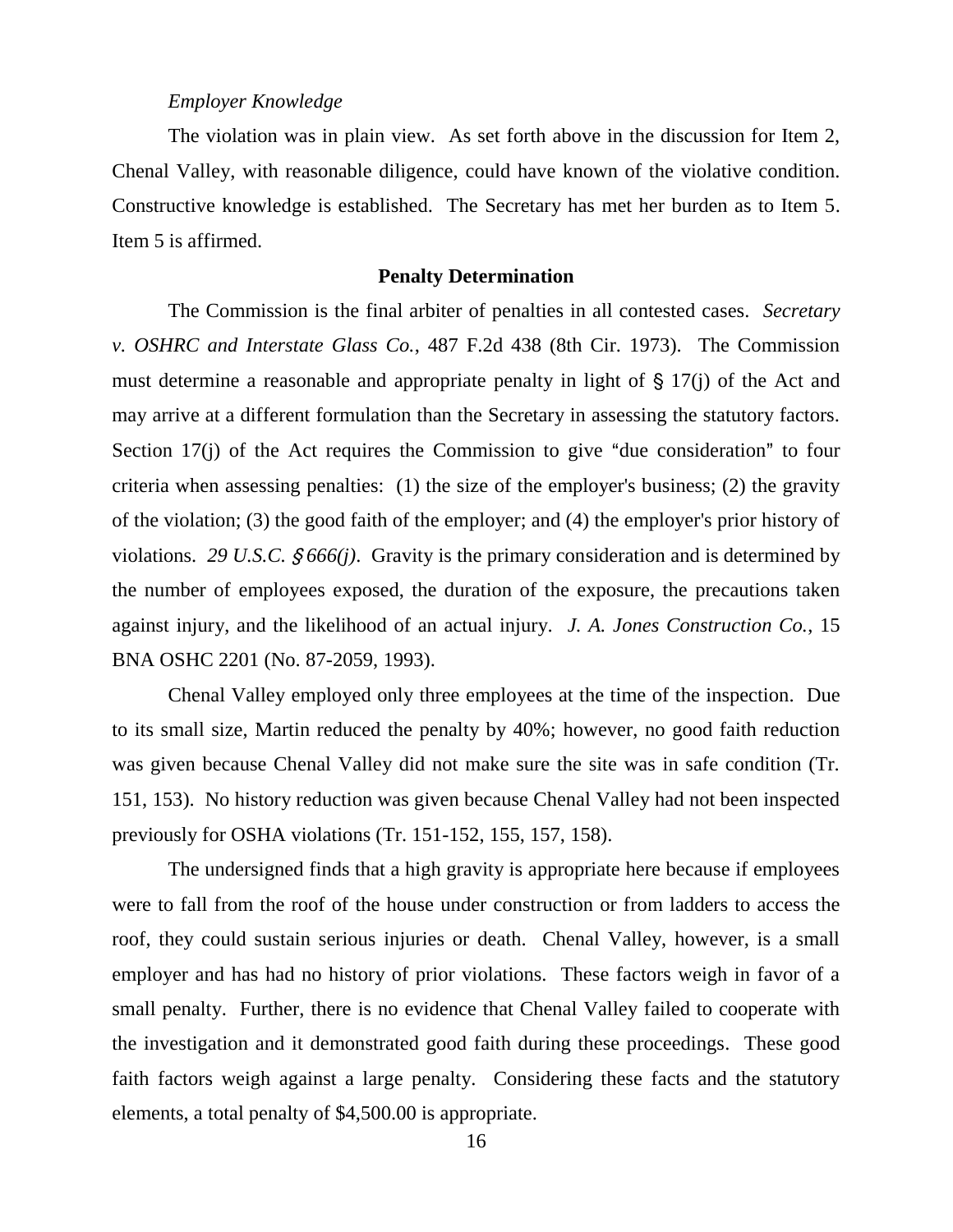# **FINDINGS OF FACT AND CONCLUSIONS OF LAW**

The foregoing decision constitutes the findings of fact and conclusions of law in accordance with Rule 52(a) of the Federal Rules of Civil Procedure.